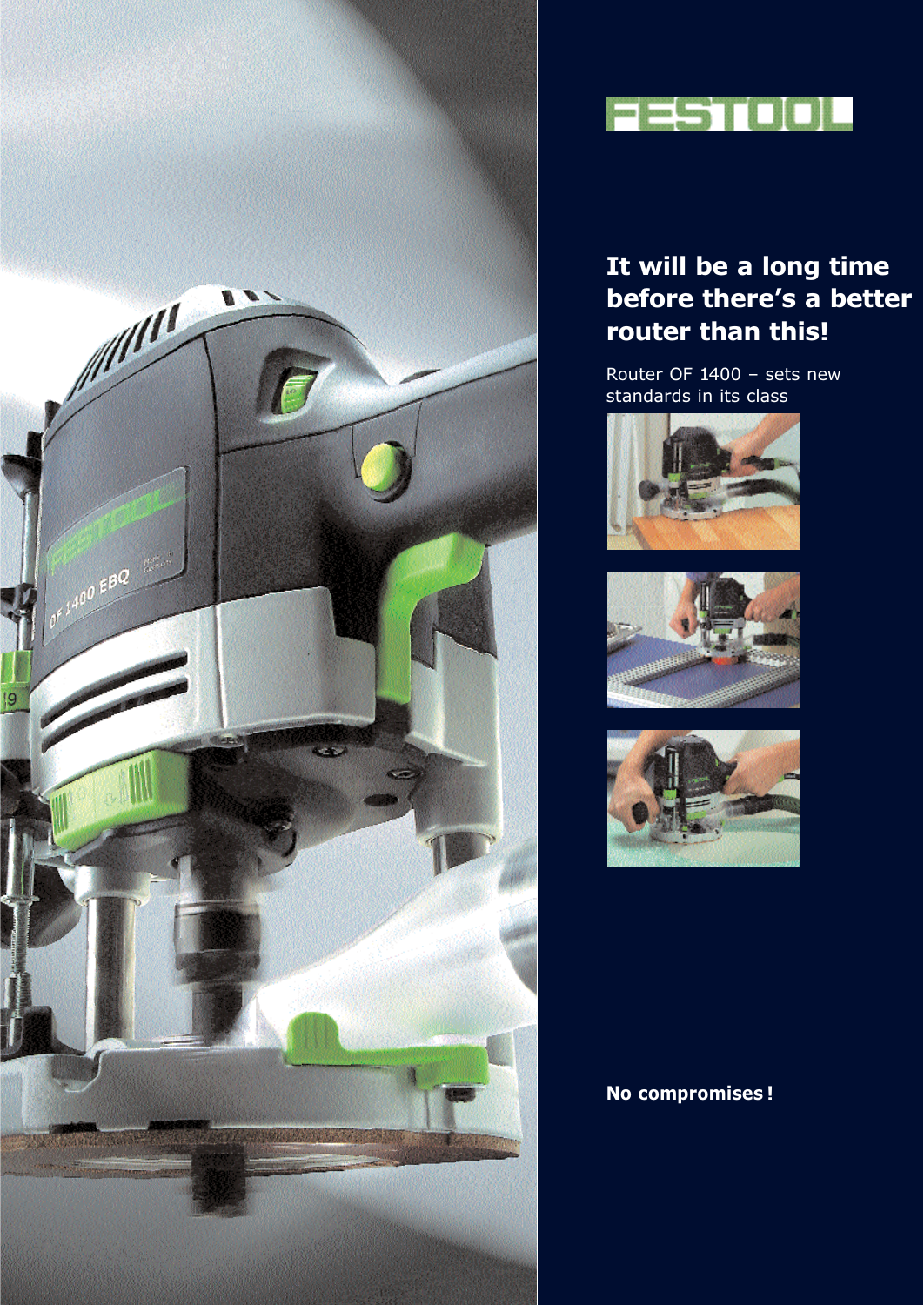### **The new router OF 1400** The innovative tool concept at a glance

# **Perfection in all areas.**

A tool concept that sets new standards: whether the issue is size, weight, handling or power – the OF 1400 impresses point by point. As a new development, it fulfils all requirements of a router in the median power class.

No matter what you have in mind: the OF 1400 is characterised by detailed equipment that leaves nothing to be desired. For perfect routing results with easy handling.



#### **Independent accuracy.**

With the accurate depth setting with "Zero" function and free of play, the routing depth can be adjusted quickly and without the need for recalculation. The fine adjustment is accurate to 1/10 mm.



#### **Complete stability.**

Once the routing height is set, the router is clamped to both guide columns at the same time with only one clamping handle. It is absolutely torsionally resistant and guarantees exact routing results.



#### **Endless time saving.**

The router bit change is faster and safer than ever thanks to the convenient spindle stop with rocker and ratchet technique. The router bit is changed without converting the spanner and the OF 1400 is ready for action in a flash.



#### **Undeniably fast.**

A single rotary knob is all it takes to simultaneously secure both guide rods. In this way, the parallel stop is quickly installed and removed.

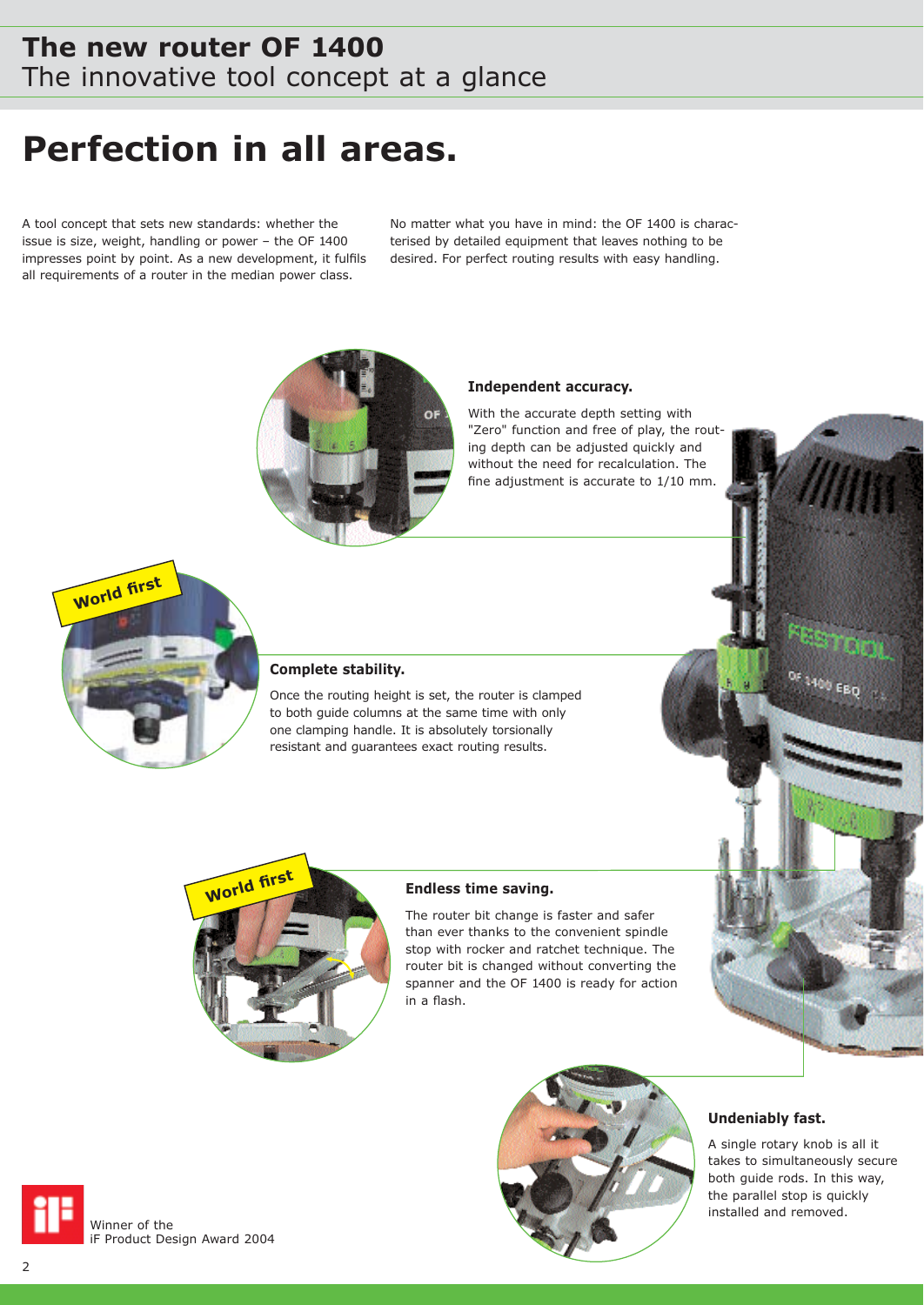



#### **Tremendously handy.**

Without having to change grip, you can operate the on/off switch and the stepless speed adjustment. This means that the machine is always safely in your hand.



#### **Remarkable handling.**

Little effort: especially when routing corners, the ergonomically shaped bar handle is ideal for safe guidance of the router. The OF 1400 allows you to work longer and with less strain.



#### **Unbeatable depth effect.**

Due to the high router carriage stroke of 70 mm, tasks with considerable routing depth with templates, or recessing of metal fittings, no longer constitute a problem.





**70 mm**

### **Instant change.**

A simple click and you're ready. The copying rings are changed quickly and safely completely without tools. And centred exactly into the bargain.

#### **Completely clean.**

Clear prospects: the extractor hood, which is secured without tools, and the new, unique chip catcher quickly and thoroughly eliminate dust at a rate of up to 99 %. This makes clean, healthy work possible.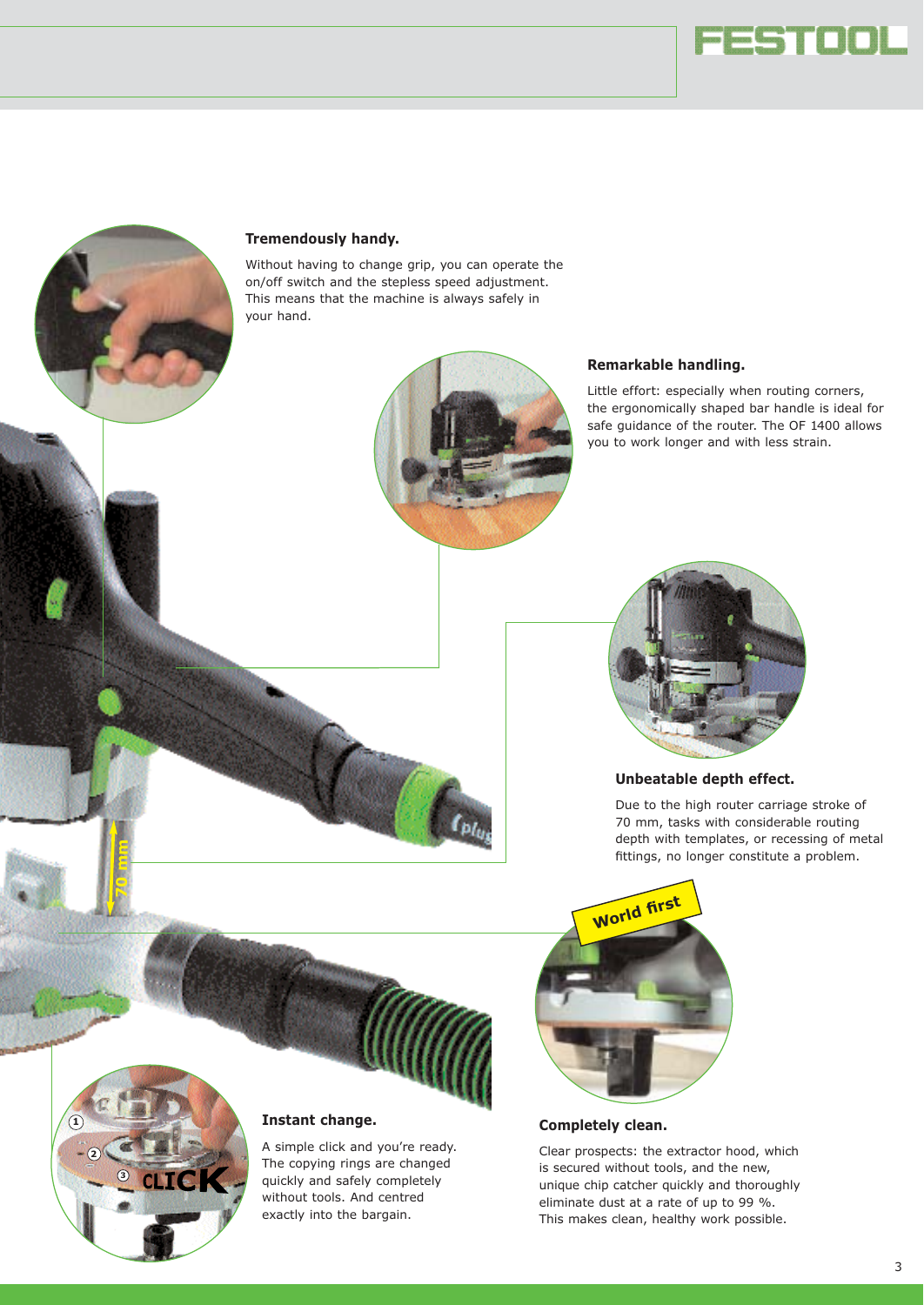### **The new router OF 1400** In Detail and in Action

# **Unmatched performance. The OF 1400 router**



#### Unlimited application. **All and Solution Controls and Solution** Problem-free work.

High performance without weight problems: the OF 1400 combines high power with user-friendly handling. Tool design is a prerequisite with the OF 1400.

Weighing just 4.5 kg, the OF 1400 is the **lightest tool in its class –** and all this with an output of 1400 W. The combination of the ergonomic bar handle on the one side and the clamping grip on the other side are essential prerequisites for **fatigue-proof work over long periods.** This improves tool guidance.

With a **routing stroke of 70 mm,** this new router is cut out for many applications. For example: recessing of metal fittings on windows and doors with deep rebates. This compensates for the usable routing depth that is lost when routing templates are used.



A neat performance: the optimised extractor of the OF 1400 guarantees that routing chips and dust do not spread out on the workpiece and workplace. The air also remains clean.

The **chip catcher, which can be rotated 360°,** catches the chips and wood dust directly at the router and conveys them to the extractor hood with connected extractor hose. Using this process when **edge routing means that up to 99 %** of the chips and dust created **are extracted.**

Here, the advantages of the bar handle and the extractor hose running parallel to it are demonstrated: they ensure unimpeded work and optimised handling.



Simple routing of circles: set radius, mount OF 1400 with copying ring.



Routing of tilting fillets or angled grooves: no problem with the guide system.



The extractor hood can also be used with the router installed.



A simple click and the chip catcher is fitted.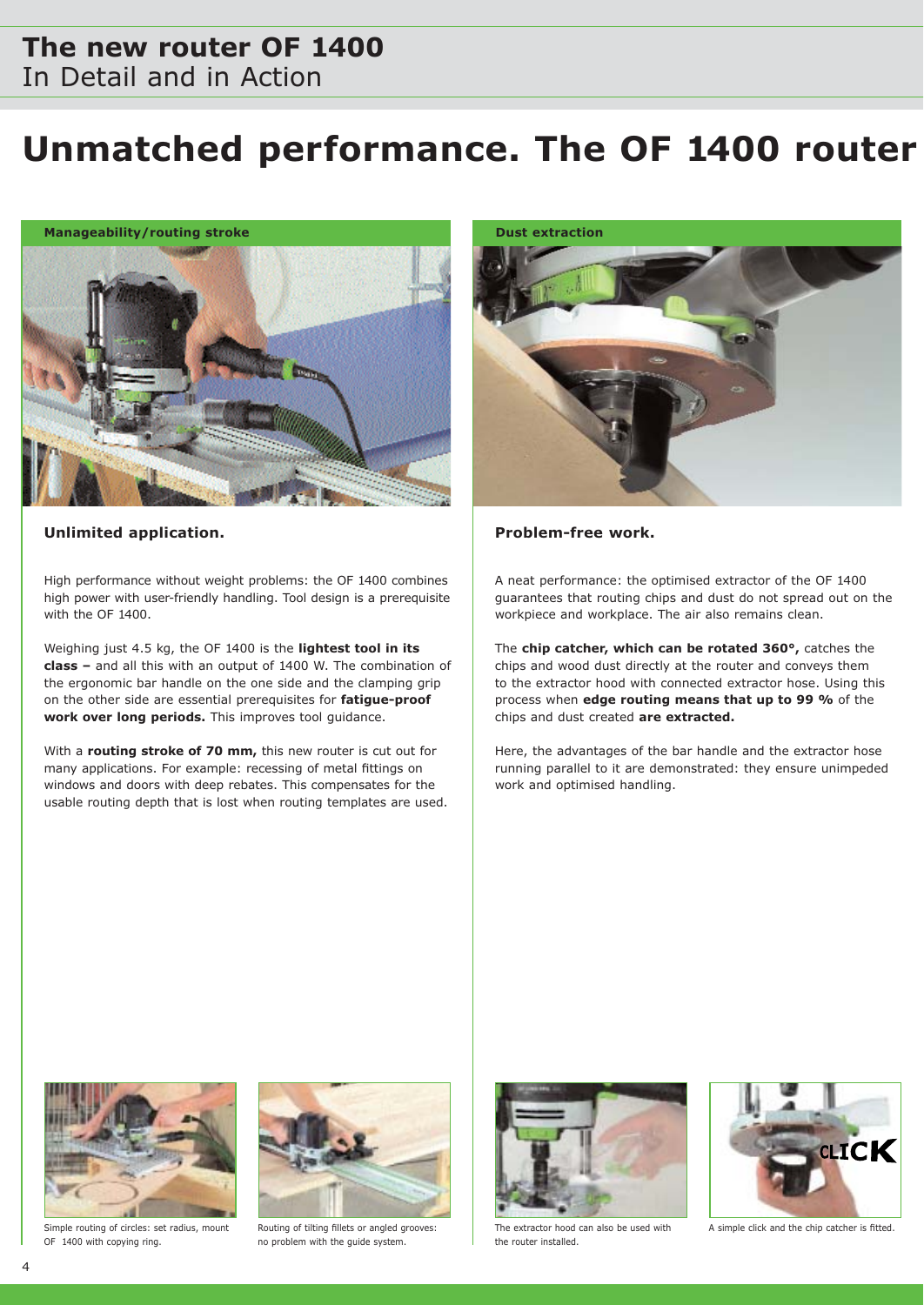

# **sets new standards.**

**Double guide column clamping system**



#### **Irrefutable precision.**

No wobbling here because the OF 1400 is clamped simultaneously at both guide columns. This clamping ensures that the router is **absolutely torsionally rigid.** The routing result: perfect. You can safely forget time consuming reworking.

The router tools are also changed just as easily and comfortably. The new **spindle stop with rocker and ratchet technique** saves you time consuming, repeated conversion of the fork spanner.

Now router and clamping collets can be changed easily and quickly. In the range from 6.35 mm to 12.7 mm, all common clamping collets can be used with the OF 1400.



#### **Uncomplicated replacement.**

Everything is ready in double time. The copying ring is fitted with a simple click, **without effort and without tools.** It can be removed again just as quickly.

This not only saves you time, but you also avoid mistakes: the copying ring fits in only one position and, thanks to the centering system, **is 100 % accurate.**

The system is supplemented by useful accessories that fit the copying ring holder: the base runner with a small hole diameter is ideal for working with small routers. It ensures that the OF 1400 has a flat and stable position on the edge.

#### **Routing with more precision is not possible!**







Thanks to the ratchet technique, router bit changing is comfortable, fast and safe. Simply fit it: tool-free change between base runner and copying ring (also available for jointing system VS 600).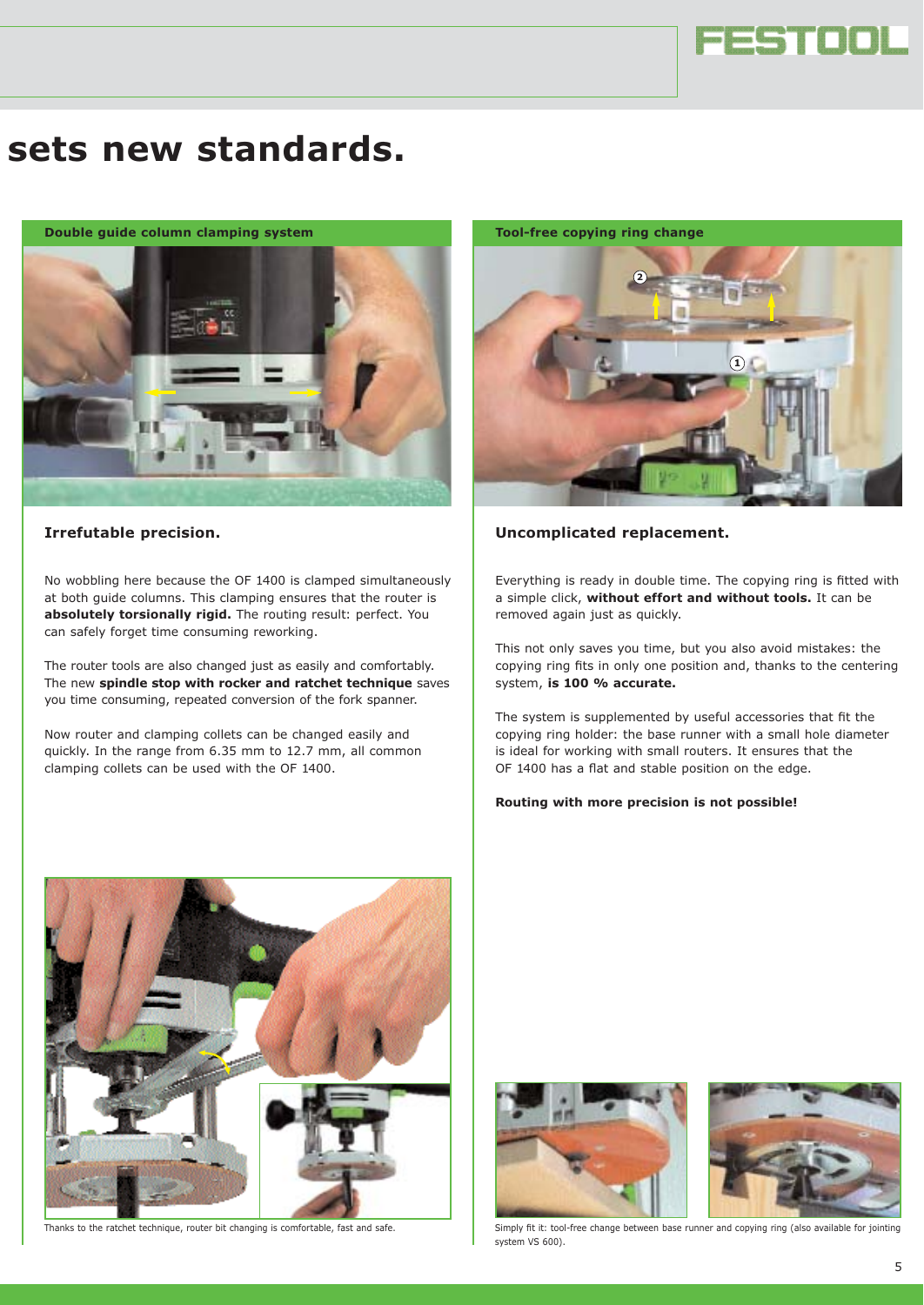### **The new router OF 1400** Safe routing with a system

**Router OF 1400**



#### **Simple handling, accurate results.**

- The double guide column clamping system secures the router and guarantees optimised routing results.
- Convenient router bit change with rocker and ratchet technique without spanner conversion ensures fast and safe router bit change.
- Tool-free, fast copying ring change with exact centering.

| <b>Version</b>                                                                                                                                                                                                   | Order no. |
|------------------------------------------------------------------------------------------------------------------------------------------------------------------------------------------------------------------|-----------|
| Scope of delivery: clamping collet diameter $1/2$ , ", copying ring<br>diameter 30 mm, extractor hood and chip catcher, side stop<br>with fine adjustment, operating tools, in the Systainer<br>OF 1400 EBO-Plus | 574 411   |
|                                                                                                                                                                                                                  |           |
|                                                                                                                                                                                                                  |           |
| <b>Technical data</b>                                                                                                                                                                                            |           |
|                                                                                                                                                                                                                  |           |

| Power input                         | 1400 W              |
|-------------------------------------|---------------------|
| Cutter spindle speed                | $10000 - 22500$ rpm |
| Rapid routing depth setting feature | 70 mm               |
| Routing depth fine adjustment       | $8 \, \text{mm}$    |
| Connection for dust extraction dia. | 27/36 mm            |
| Weight                              | $4.5$ kg            |
|                                     |                     |







## **An alternative to the OF 1400 router is hardly feasible. But suitable supplements are available.**

Even on its own, the OF 1400 is a true professional. But together with its matching system accessories, it is unbeatable. From the extraction technique to the guide system and to the individual router tools, all components are optimally tuned to one another for perfect work results, for energy saving work and for versatile application options.

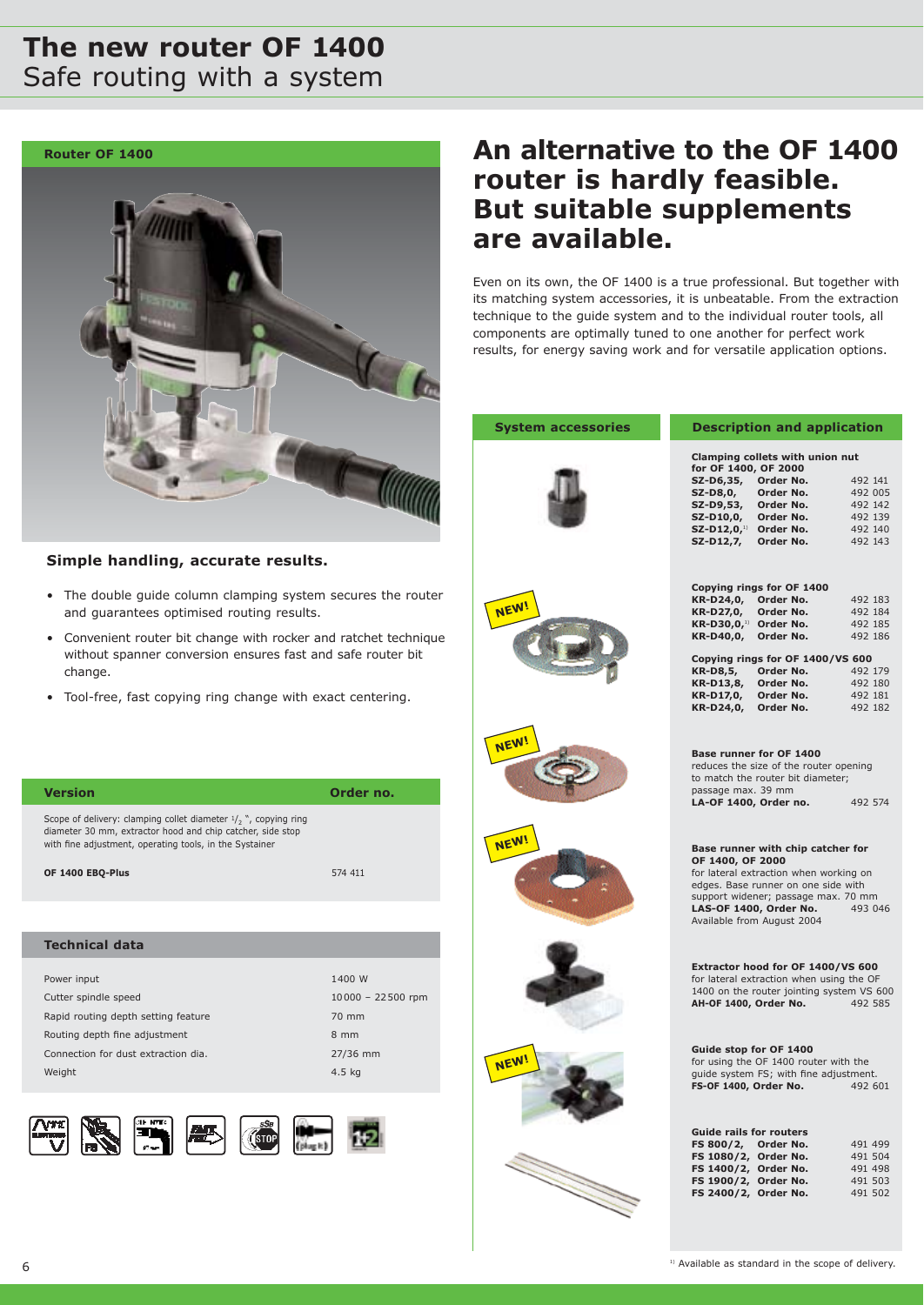















#### **System accessories Description and application**

#### **Multi-routing template for OF 1010, OF 1400, OF 2000**

for rectangular or round routing with all Festool routers; all legs can be extended Scope of delivery: 2 angle stops, tilt protection and circle routing insert

**MFS 400, Order No.** 492 610 max. routing 300 x 100 mm min. radius 50 mm max. radius 300 mm

**MFS 700, Order No.** 492 611 max. routing 600 x 300 mm min. radius 50 mm max. radius 600 mm

#### **Extension profile for MFS MFS-VP200, Order No.** 492 722

| MFS-VP400, Order No.  | 492 723 |
|-----------------------|---------|
| MFS-VP700, Order No.  | 492 724 |
| MFS-VP1000, Order No. | 492 725 |
| MFS-VP2000, Order No. | 492 726 |

**Routing carriage for OF 1400** for routing large surfaces **MFS-FS, Order No.** 492 728

#### **Worktop routing template for OF 1400**

for corner and panel joints with depth up to 900 mm; copying ring dia. 30 mm required **APS 900, Order No.** 492 727

**Routing aid for OF 1010, OF 1400, OF 2000** for routing Schallex, Kältefeind (door seals) and espagnolettes

in doors and windows **FH-OF 2000, Order No.** 492 037

**Jointing system for OF 1010, OF 1400** for production of covered and open dovetail joints as well as dowel and slot joint  $VS$  600. Order No. 488 876 **VS** 600, Order No.

#### **Work module for bench-mounted router for OF 1400 and OF 2000** for bench-mounted use in the Basis Plus; complete with protection device and stop; max. router bit diameter 70 mm<br>Basis 6 A. Order No. 570 107

**Basis 6 A, Order No.** 

#### **Mobile dust extractor CT**

(as an example of the CT mobile dust extractor series) Scope of delivery: 1 mounted filter bag, suction hose dia. 27 x 3.5 m-AS, sealing cover for suction spout, in a box **CT 33 E, Order No.** 583 304

#### **Router tools for OF 1010, OF 1400, OF 2000**

for routing round edges and transitions of solid surface (mineral materials). **Select from around 160 router bits.**

Further information is available in the router bit brochure, from your specialist dealer, in the main catalog or under www.**festool**.com

#### **The Festool Routers – manageability and perfection**

With the new OF 1400 router and the tried-and-tested OF 1010 and OF 2000 routers, you have at your disposal a router easily capable of covering all routing tasks.



#### **OF 1010**

The OF 1010: handy and small for light routing. With its light weight and easy single-handed operation, the fine adjustment ensures perfect work results in the precision work area.



#### **OF 1400**

The OF 1400 – the handy medium-sized router for light to heavy routing – a multi-talented tool. With its incomparable combination of manageability and routing depth, it is an ideal solution to numerous application problems.



#### **OF 2000**

The OF 2000 – the big one for heavy routing work. High power combined with an armature shaft with a double bearing produce a neat routing surface, even with the most difficult of materials.

The router range is supplemented by the edge routers OFK 500 and OFK 700 for faultless finished edges.